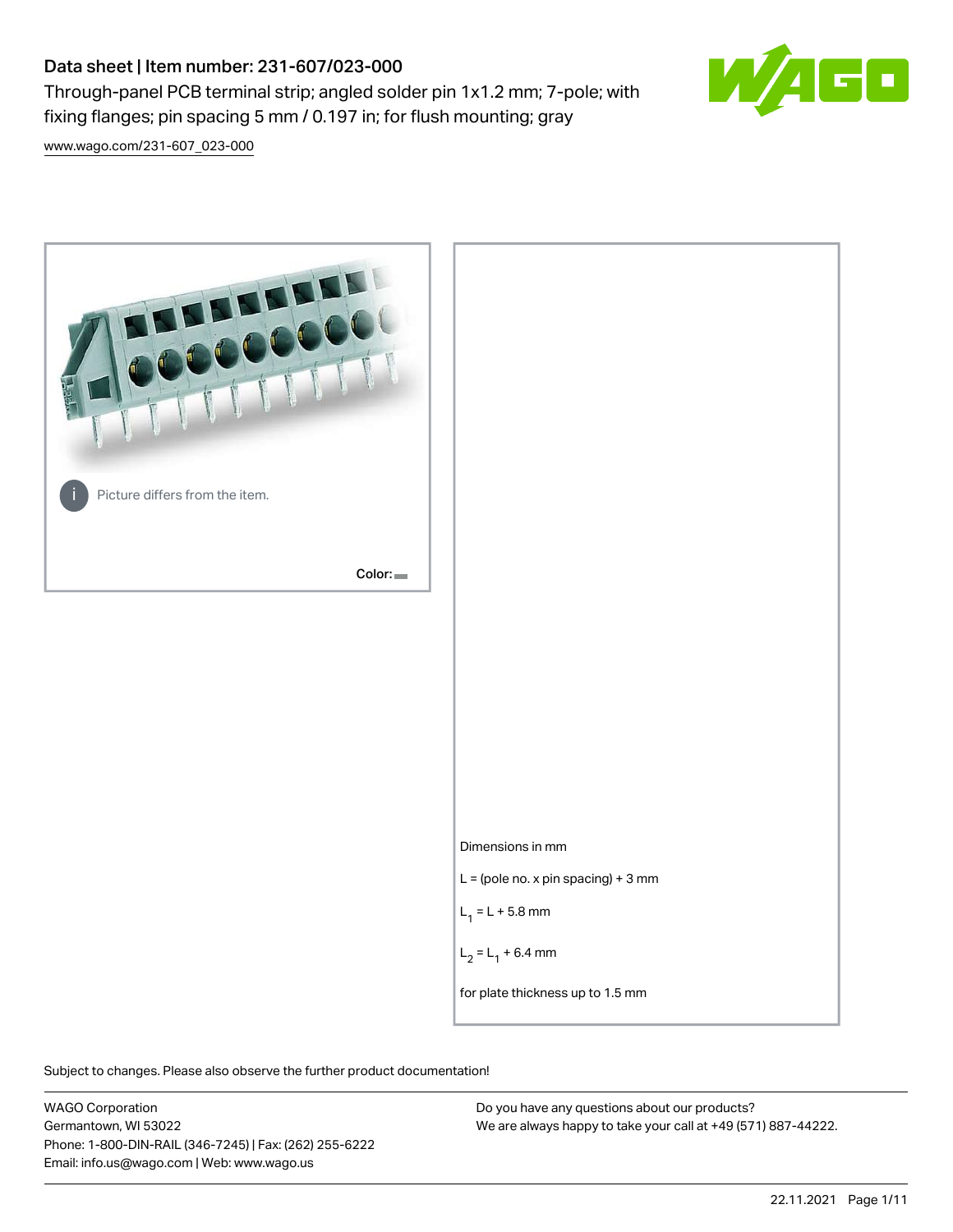

# Item description

- $\blacksquare$  Feedthrough PCB terminal strips with screwdriver-actuated CAGE CLAMP<sup>®</sup>
- With flanges for PCB or front-panel mounting either flush with enclosure or protruding

# Data

# Notes

| Variants: | Other pole numbers                                               |
|-----------|------------------------------------------------------------------|
|           | Other colors                                                     |
|           | Direct marking                                                   |
|           | Versions without mounting flanges                                |
|           | Other versions (or variants) can be requested from WAGO Sales or |
|           | configured at https://configurator.wago.com/                     |

## Electrical data

#### IEC Approvals

| Ratings per                 | IEC/EN 60664-1                                                       |
|-----------------------------|----------------------------------------------------------------------|
| Rated voltage (III / 3)     | 320 V                                                                |
| Rated surge voltage (III/3) | 4 <sub>k</sub> V                                                     |
| Rated voltage (III/2)       | 320 V                                                                |
| Rated surge voltage (III/2) | 4 <sub>k</sub> V                                                     |
| Nominal voltage (II/2)      | 630 V                                                                |
| Rated surge voltage (II/2)  | 4 <sub>kV</sub>                                                      |
| Rated current               | 16 A                                                                 |
| Legend (ratings)            | (III / 2) $\triangleq$ Overvoltage category III / Pollution degree 2 |

# UL Approvals

| Approvals per                  | UL 1059 |
|--------------------------------|---------|
| Rated voltage UL (Use Group B) | 300 V   |
| Rated current UL (Use Group B) | 15 A    |
| Rated voltage UL (Use Group C) | 150 V   |
| Rated current UL (Use Group C) | 15A     |
| Rated voltage UL (Use Group D) | 300 V   |
| Rated current UL (Use Group D) | 10 A    |

Subject to changes. Please also observe the further product documentation!

| <b>WAGO Corporation</b>                                | Do you have any questions about our products?                 |
|--------------------------------------------------------|---------------------------------------------------------------|
| Germantown, WI 53022                                   | We are always happy to take your call at +49 (571) 887-44222. |
| Phone: 1-800-DIN-RAIL (346-7245)   Fax: (262) 255-6222 |                                                               |
| Email: info.us@wago.com   Web: www.wago.us             |                                                               |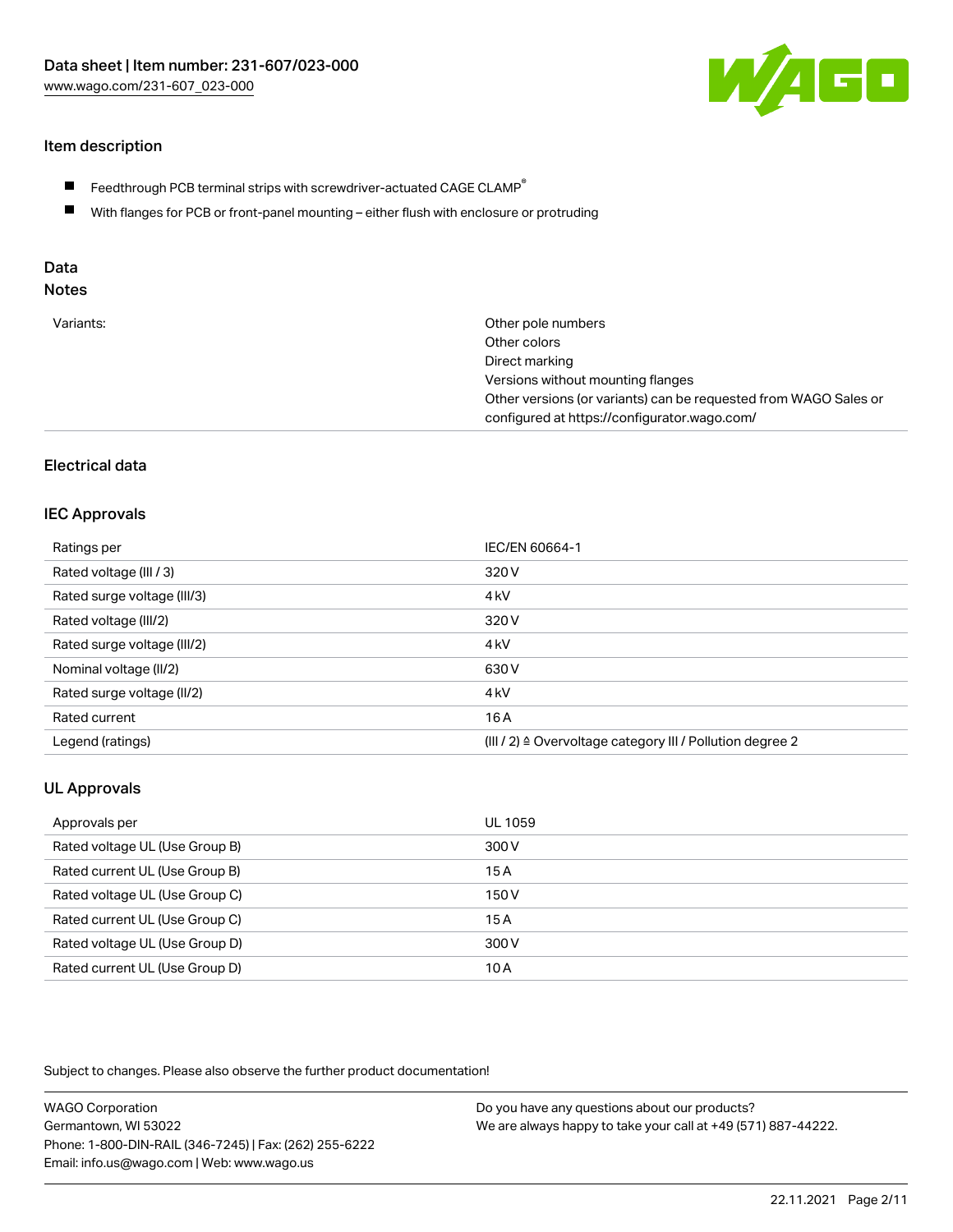

# CSA Approvals

| Approvals per                   | CSA   |
|---------------------------------|-------|
| Rated voltage CSA (Use Group B) | 300 V |
| Rated current CSA (Use Group B) | 15 A  |
| Rated voltage CSA (Use Group C) | 150 V |
| Rated current CSA (Use Group C) | 15A   |
| Rated voltage CSA (Use Group D) | 300 V |
| Rated current CSA (Use Group D) | 10 A  |

# Connection data

| Total number of connection points |  |
|-----------------------------------|--|
| Total number of potentials        |  |
| Number of connection types        |  |
| Number of levels                  |  |

# Connection 1

| Connection technology                             | CAGE CLAMP®                             |
|---------------------------------------------------|-----------------------------------------|
| Actuation type                                    | Operating tool                          |
| Solid conductor                                   | $0.082.5$ mm <sup>2</sup> / 28  14 AWG  |
| Fine-stranded conductor                           | $0.08$ 2.5 mm <sup>2</sup> / 28  14 AWG |
| Fine-stranded conductor; with insulated ferrule   | $0.251.5$ mm <sup>2</sup>               |
| Fine-stranded conductor; with uninsulated ferrule | $0.252.5$ mm <sup>2</sup>               |
| Strip length                                      | 89 mm / 0.31  0.35 inch                 |
| Conductor connection direction to PCB             | 0°                                      |
| Number of poles                                   |                                         |

# Physical data

| Pin spacing                          | 5 mm / 0.197 inch    |
|--------------------------------------|----------------------|
| Width                                | 50.2 mm / 1.976 inch |
| Height                               | 19 mm / 0.748 inch   |
| Height from the surface              | 14.3 mm / 0.563 inch |
| Depth                                | 19.1 mm / 0.752 inch |
| Solder pin length                    | $4.7 \,\mathrm{mm}$  |
| Solder pin dimensions                | $0.8 \times 1.3$ mm  |
| Drilled hole diameter with tolerance | $1.8$ $(+0.1)$ mm    |

Subject to changes. Please also observe the further product documentation!

| <b>WAGO Corporation</b>                                | Do vo |
|--------------------------------------------------------|-------|
| Germantown, WI 53022                                   | We ar |
| Phone: 1-800-DIN-RAIL (346-7245)   Fax: (262) 255-6222 |       |
| Email: info.us@wago.com   Web: www.wago.us             |       |

ou have any questions about our products? e always happy to take your call at +49 (571) 887-44222.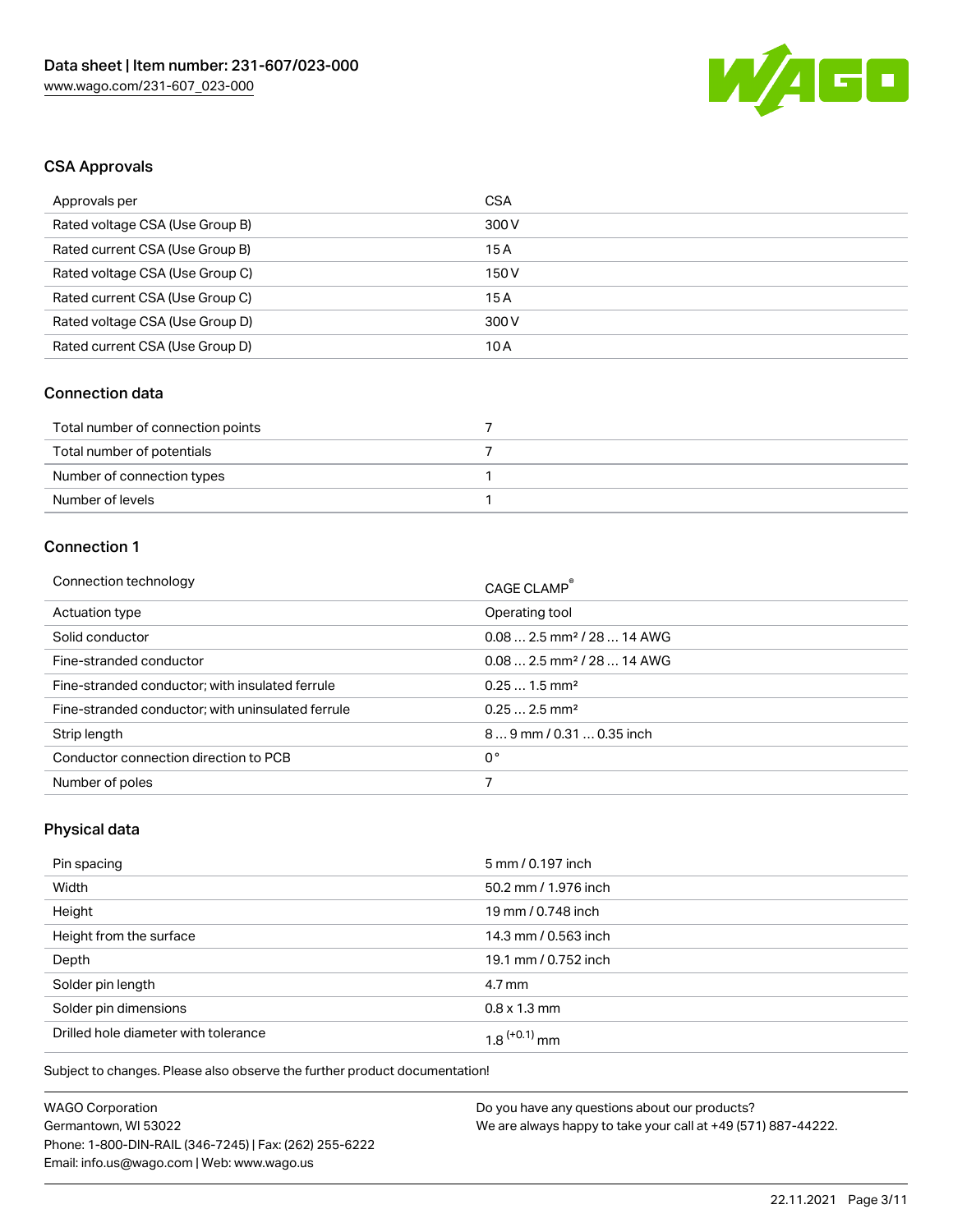

#### Mechanical data

| Housing sheet thickness | $1.51.5$ mm / 0.059  0.059 inch |
|-------------------------|---------------------------------|
| Mounting type           | Mounting flange                 |
| Mounting type           | Feed-through mounting           |
|                         | Panel mounting                  |

## PCB contact

| PCB Contact                         | тнт                                      |
|-------------------------------------|------------------------------------------|
| Solder pin arrangement              | over the entire terminal strip (in-line) |
| Number of solder pins per potential |                                          |

#### Material data

| Color                       | gray                                  |
|-----------------------------|---------------------------------------|
| Material group              |                                       |
| Insulation material         | Polyamide (PA66)                      |
| Flammability class per UL94 | V <sub>0</sub>                        |
| Clamping spring material    | Chrome nickel spring steel (CrNi)     |
| Contact material            | Electrolytic copper $(E_{\text{Cu}})$ |
| Contact plating             | tin-plated                            |
| Fire load                   | 0.172 MJ                              |
| Weight                      | 10.1 <sub>g</sub>                     |
|                             |                                       |

#### Environmental requirements

| Limit temperature range | $-60+105 °C$ |
|-------------------------|--------------|
|-------------------------|--------------|

# Commercial data

| <b>Product Group</b>  | 3 (Multi Conn. System) |
|-----------------------|------------------------|
| PU (SPU)              | 50 Stück               |
| Packaging type        | box                    |
| Country of origin     | DE                     |
| <b>GTIN</b>           | 4044918279307          |
| Customs tariff number | 8536904000             |

#### Approvals / Certificates

#### Country specific Approvals

Subject to changes. Please also observe the further product documentation!

| <b>WAGO Corporation</b>                                | Do you have any questions about our products?                 |
|--------------------------------------------------------|---------------------------------------------------------------|
| Germantown, WI 53022                                   | We are always happy to take your call at +49 (571) 887-44222. |
| Phone: 1-800-DIN-RAIL (346-7245)   Fax: (262) 255-6222 |                                                               |
| Email: info.us@wago.com   Web: www.wago.us             |                                                               |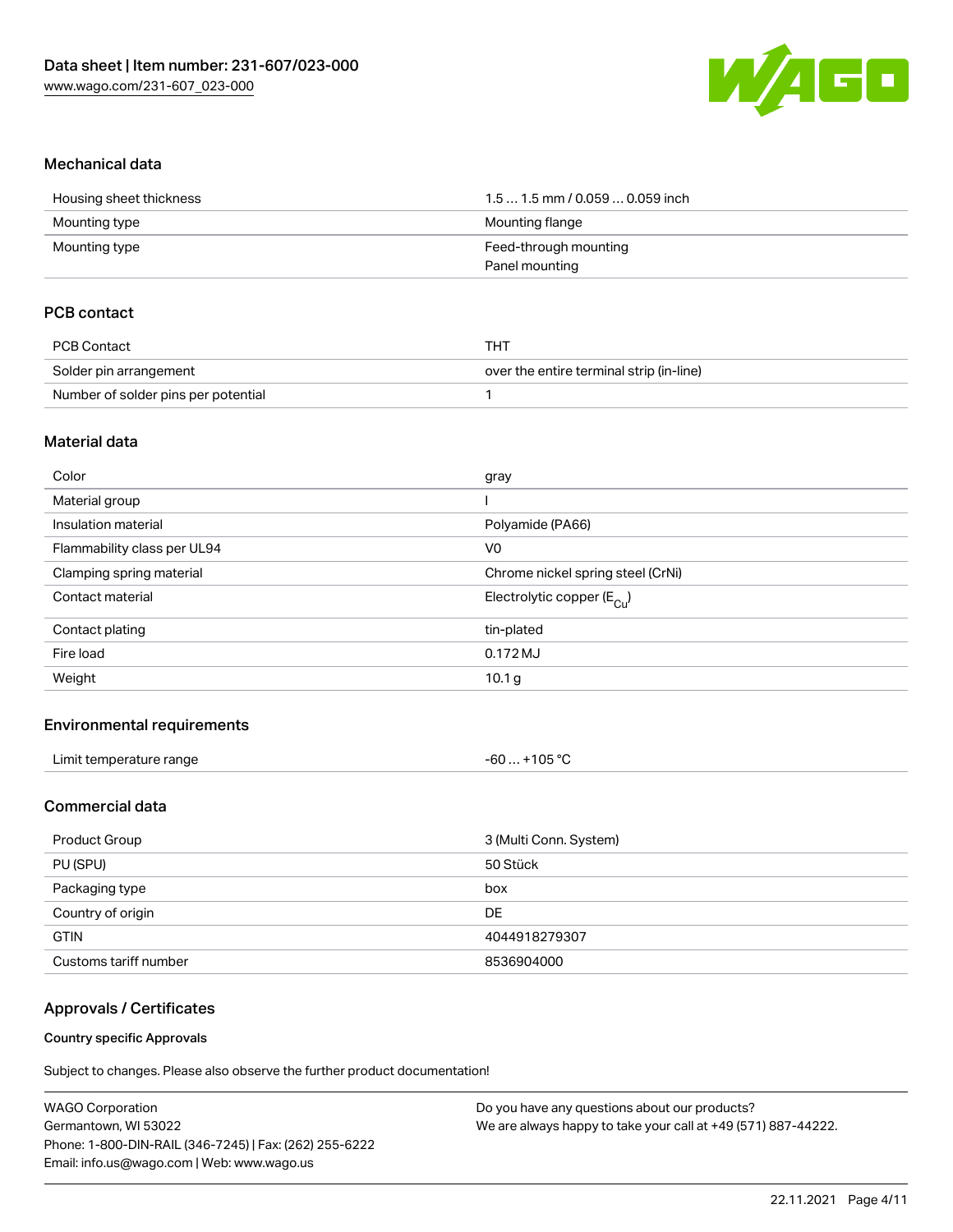

| Logo | Approval                               | <b>Additional Approval Text</b> | Certificate<br>name |
|------|----------------------------------------|---------------------------------|---------------------|
|      | CВ<br>DEKRA Certification B.V.         | IEC 61984                       | NL-39756            |
|      | <b>CSA</b><br>DEKRA Certification B.V. | C <sub>22.2</sub>               | LR 18677-<br>25     |

#### Ship Approvals

|               |                                                         |                                 | Certificate                        |
|---------------|---------------------------------------------------------|---------------------------------|------------------------------------|
| Logo          | Approval                                                | <b>Additional Approval Text</b> | name                               |
| ABS           | <b>ABS</b><br>American Bureau of Shipping               | ۰                               | $19 -$<br>HG1869876-<br><b>PDA</b> |
| <b>BUREAU</b> | BV<br>Bureau Veritas S.A.                               | <b>IEC 60998</b>                | 11915/D0<br><b>BV</b>              |
|               | <b>DNV GL</b><br>Det Norske Veritas, Germanischer Lloyd | $\overline{\phantom{0}}$        | TAE000016Z                         |
|               |                                                         |                                 |                                    |

#### UL-Approvals

|                          |                                |                                 | Certificate |
|--------------------------|--------------------------------|---------------------------------|-------------|
| Logo                     | Approval                       | <b>Additional Approval Text</b> | name        |
|                          | UR                             | UL 1977                         | E45171      |
| $\overline{\phantom{0}}$ | Underwriters Laboratories Inc. |                                 |             |

#### Optional accessories

#### Tools

| Operating tool                                                                                                   |                      |
|------------------------------------------------------------------------------------------------------------------|----------------------|
| Item no.: 210-657<br>Operating tool; Blade: 3.5 x 0.5 mm; with a partially insulated shaft; short; multicoloured | www.wago.com/210-657 |
| Item no.: 210-720<br>Operating tool; Blade: 3.5 x 0.5 mm; with a partially insulated shaft; multicoloured        | www.wago.com/210-720 |
| Marking accessories                                                                                              |                      |
| Marking strip                                                                                                    |                      |

Subject to changes. Please also observe the further product documentation!

| <b>WAGO Corporation</b>                                | Do you have any questions about our products?                 |
|--------------------------------------------------------|---------------------------------------------------------------|
| Germantown, WI 53022                                   | We are always happy to take your call at +49 (571) 887-44222. |
| Phone: 1-800-DIN-RAIL (346-7245)   Fax: (262) 255-6222 |                                                               |
| Email: info.us@wago.com   Web: www.wago.us             |                                                               |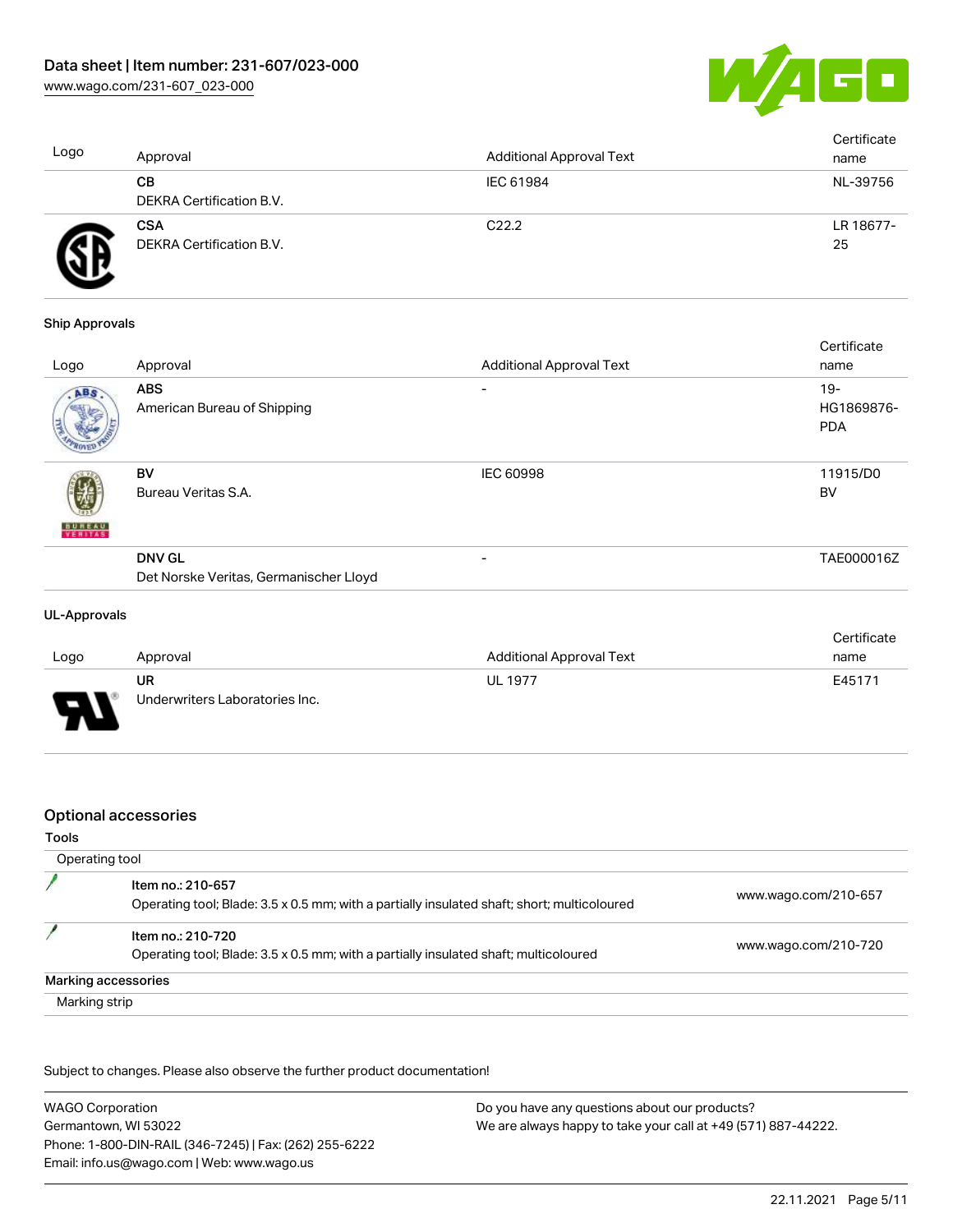Phone: 1-800-DIN-RAIL (346-7245) | Fax: (262) 255-6222

Email: info.us@wago.com | Web: www.wago.us



|                                                 | Item no.: 210-332/500-202<br>Marking strips; as a DIN A4 sheet; MARKED; 1-16 (160x); Height of marker strip: 3 mm; Strip length 182<br>mm; Horizontal marking; Self-adhesive; white  |                                                                                                                | www.wago.com/210-332<br>/500-202 |
|-------------------------------------------------|--------------------------------------------------------------------------------------------------------------------------------------------------------------------------------------|----------------------------------------------------------------------------------------------------------------|----------------------------------|
|                                                 | Item no.: 210-332/500-206<br>Marking strips; as a DIN A4 sheet; MARKED; 33-48 (160x); Height of marker strip: 3 mm; Strip length<br>182 mm; Horizontal marking; Self-adhesive; white |                                                                                                                | www.wago.com/210-332<br>/500-206 |
|                                                 | Item no.: 210-332/500-205<br>Marking strips; as a DIN A4 sheet; MARKED; 1-32 (80x); Height of marker strip: 3 mm; Strip length 182<br>mm; Horizontal marking; Self-adhesive; white   |                                                                                                                | www.wago.com/210-332<br>/500-205 |
|                                                 | Item no.: 210-332/500-204<br>Marking strips; as a DIN A4 sheet; MARKED; 17-32 (160x); Height of marker strip: 3 mm; Strip length<br>182 mm; Horizontal marking; Self-adhesive; white |                                                                                                                | www.wago.com/210-332<br>/500-204 |
| <b>Ferrules</b>                                 |                                                                                                                                                                                      |                                                                                                                |                                  |
| Ferrule                                         |                                                                                                                                                                                      |                                                                                                                |                                  |
|                                                 | Item no.: 216-101<br>Ferrule; Sleeve for 0.5 mm <sup>2</sup> / AWG 22; uninsulated; electro-tin plated; silver-colored                                                               |                                                                                                                | www.wago.com/216-101             |
|                                                 | Item no.: 216-104<br>Ferrule; Sleeve for 1.5 mm <sup>2</sup> / AWG 16; uninsulated; electro-tin plated; silver-colored                                                               |                                                                                                                | www.wago.com/216-104             |
|                                                 | Item no.: 216-106<br>Ferrule; Sleeve for 2.5 mm <sup>2</sup> / AWG 14; uninsulated; electro-tin plated; silver-colored                                                               |                                                                                                                | www.wago.com/216-106             |
|                                                 | Item no.: 216-102<br>Ferrule; Sleeve for 0.75 mm <sup>2</sup> / AWG 20; uninsulated; electro-tin plated; silver-colored                                                              |                                                                                                                | www.wago.com/216-102             |
|                                                 | Item no.: 216-103<br>Ferrule; Sleeve for 1 mm <sup>2</sup> / AWG 18; uninsulated; electro-tin plated                                                                                 |                                                                                                                | www.wago.com/216-103             |
|                                                 | Item no.: 216-123<br>Ferrule; Sleeve for 1 mm <sup>2</sup> / AWG 18; uninsulated; electro-tin plated; silver-colored                                                                 |                                                                                                                | www.wago.com/216-123             |
|                                                 | Item no.: 216-122<br>Ferrule; Sleeve for 0.75 mm <sup>2</sup> / AWG 20; uninsulated; electro-tin plated; silver-colored                                                              |                                                                                                                | www.wago.com/216-122             |
|                                                 | Item no.: 216-124<br>Ferrule; Sleeve for 1.5 mm <sup>2</sup> / AWG 16; uninsulated; electro-tin plated                                                                               |                                                                                                                | www.wago.com/216-124             |
|                                                 | Item no.: 216-142<br>Ferrule; Sleeve for 0.75 mm <sup>2</sup> / 18 AWG; uninsulated; electro-tin plated; electrolytic copper; gastight<br>crimped; acc. to DIN 46228, Part 1/08.92   |                                                                                                                | www.wago.com/216-142             |
|                                                 | Item no.: 216-132<br>Ferrule; Sleeve for 0.34 mm <sup>2</sup> / AWG 24; uninsulated; electro-tin plated                                                                              |                                                                                                                | www.wago.com/216-132             |
|                                                 | Item no.: 216-121<br>Ferrule; Sleeve for 0.5 mm <sup>2</sup> / AWG 22; uninsulated; electro-tin plated; silver-colored                                                               |                                                                                                                | www.wago.com/216-121             |
|                                                 | Item no.: 216-143<br>Ferrule; Sleeve for 1 mm <sup>2</sup> / AWG 18; uninsulated; electro-tin plated; electrolytic copper; gastight                                                  |                                                                                                                | www.wago.com/216-143             |
|                                                 | Subject to changes. Please also observe the further product documentation!                                                                                                           |                                                                                                                |                                  |
| <b>WAGO Corporation</b><br>Germantown, WI 53022 |                                                                                                                                                                                      | Do you have any questions about our products?<br>We are always happy to take your call at +49 (571) 887-44222. |                                  |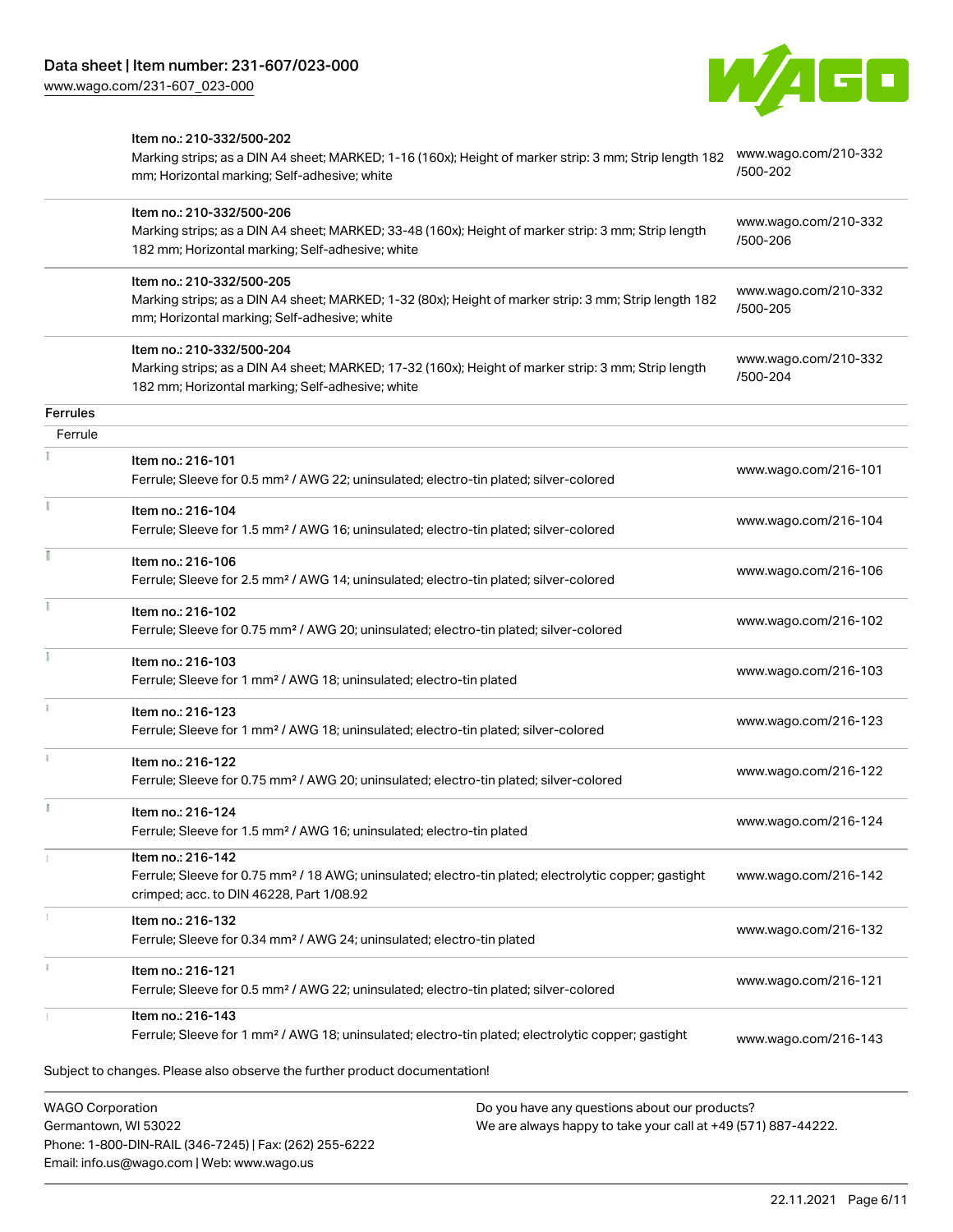# Data sheet | Item number: 231-607/023-000

Email: info.us@wago.com | Web: www.wago.us

[www.wago.com/231-607\\_023-000](http://www.wago.com/231-607_023-000)



crimped; acc. to DIN 46228, Part 1/08.92

|   | Item no.: 216-131<br>Ferrule; Sleeve for 0.25 mm <sup>2</sup> / AWG 24; uninsulated; electro-tin plated; silver-colored                                                                                 |                                                                                                                | www.wago.com/216-131 |
|---|---------------------------------------------------------------------------------------------------------------------------------------------------------------------------------------------------------|----------------------------------------------------------------------------------------------------------------|----------------------|
|   | Item no.: 216-141<br>Ferrule; Sleeve for 0.5 mm <sup>2</sup> / 20 AWG; uninsulated; electro-tin plated; electrolytic copper; gastight<br>crimped; acc. to DIN 46228, Part 1/08.92                       |                                                                                                                | www.wago.com/216-141 |
|   | Item no.: 216-152<br>Ferrule; Sleeve for 0.34 mm <sup>2</sup> / AWG 24; uninsulated; electro-tin plated                                                                                                 |                                                                                                                | www.wago.com/216-152 |
|   | Item no.: 216-203<br>Ferrule; Sleeve for 1 mm <sup>2</sup> / AWG 18; insulated; electro-tin plated; red                                                                                                 |                                                                                                                | www.wago.com/216-203 |
|   | Item no.: 216-202<br>Ferrule; Sleeve for 0.75 mm <sup>2</sup> / 18 AWG; insulated; electro-tin plated; gray                                                                                             |                                                                                                                | www.wago.com/216-202 |
|   | Item no.: 216-151<br>Ferrule; Sleeve for 0.25 mm <sup>2</sup> / AWG 24; uninsulated; electro-tin plated                                                                                                 |                                                                                                                | www.wago.com/216-151 |
|   | Item no.: 216-204<br>Ferrule; Sleeve for 1.5 mm <sup>2</sup> / AWG 16; insulated; electro-tin plated; black                                                                                             |                                                                                                                | www.wago.com/216-204 |
|   | Item no.: 216-144<br>Ferrule; Sleeve for 1.5 mm <sup>2</sup> / AWG 16; uninsulated; electro-tin plated; electrolytic copper; gastight<br>crimped; acc. to DIN 46228, Part 1/08.92; silver-colored       |                                                                                                                | www.wago.com/216-144 |
|   | Item no.: 216-201<br>Ferrule; Sleeve for 0.5 mm <sup>2</sup> / 20 AWG; insulated; electro-tin plated; white                                                                                             |                                                                                                                | www.wago.com/216-201 |
|   | Item no.: 216-223<br>Ferrule; Sleeve for 1 mm <sup>2</sup> / AWG 18; insulated; electro-tin plated; red                                                                                                 |                                                                                                                | www.wago.com/216-223 |
|   | Item no.: 216-241<br>Ferrule; Sleeve for 0.5 mm <sup>2</sup> / 20 AWG; insulated; electro-tin plated; electrolytic copper; gastight<br>crimped; acc. to DIN 46228, Part 4/09.90; white                  |                                                                                                                | www.wago.com/216-241 |
|   | Item no.: 216-242<br>Ferrule; Sleeve for 0.75 mm <sup>2</sup> / 18 AWG; insulated; electro-tin plated; electrolytic copper; gastight<br>crimped; acc. to DIN 46228, Part 4/09.90; gray                  |                                                                                                                | www.wago.com/216-242 |
|   | Item no.: 216-222<br>Ferrule; Sleeve for 0.75 mm <sup>2</sup> / 18 AWG; insulated; electro-tin plated; gray                                                                                             |                                                                                                                | www.wago.com/216-222 |
| ÷ | Item no.: 216-221<br>Ferrule; Sleeve for 0.5 mm <sup>2</sup> / 20 AWG; insulated; electro-tin plated; white                                                                                             |                                                                                                                | www.wago.com/216-221 |
| ٨ | Item no.: 216-224<br>Ferrule; Sleeve for 1.5 mm <sup>2</sup> / AWG 16; insulated; electro-tin plated; black                                                                                             |                                                                                                                | www.wago.com/216-224 |
|   | Item no.: 216-243<br>Ferrule; Sleeve for 1 mm <sup>2</sup> / AWG 18; insulated; electro-tin plated; electrolytic copper; gastight crimped; www.wago.com/216-243<br>acc. to DIN 46228, Part 4/09.90; red |                                                                                                                |                      |
|   | Item no.: 216-244<br>Ferrule; Sleeve for 1.5 mm <sup>2</sup> / AWG 16; insulated; electro-tin plated; electrolytic copper; gastight<br>crimped; acc. to DIN 46228, Part 4/09.90; black                  |                                                                                                                | www.wago.com/216-244 |
|   | Subject to changes. Please also observe the further product documentation!                                                                                                                              |                                                                                                                |                      |
|   | <b>WAGO Corporation</b><br>Germantown, WI 53022<br>Phone: 1-800-DIN-RAIL (346-7245)   Fax: (262) 255-6222                                                                                               | Do you have any questions about our products?<br>We are always happy to take your call at +49 (571) 887-44222. |                      |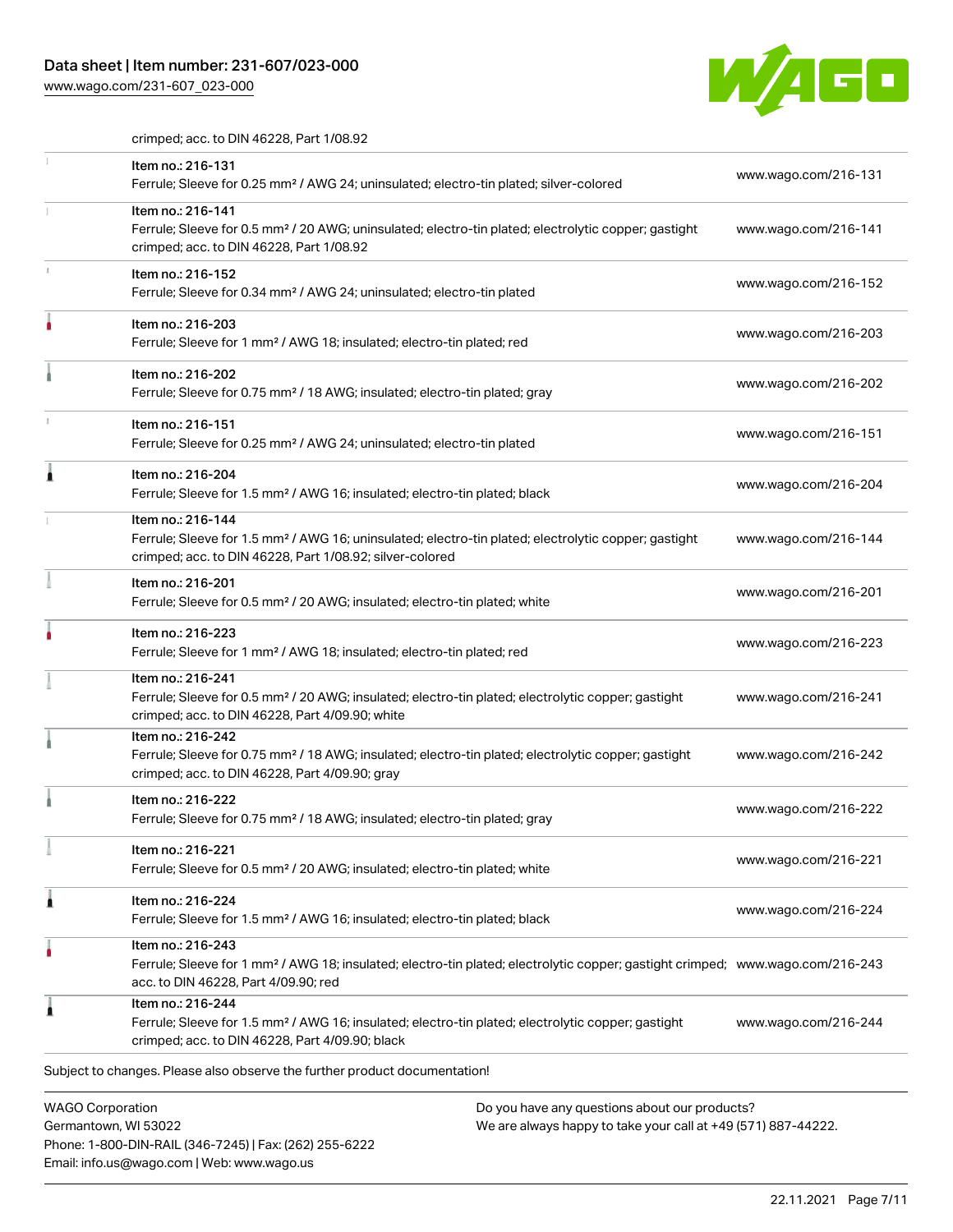[www.wago.com/231-607\\_023-000](http://www.wago.com/231-607_023-000)



|                      | Item no.: 216-263                                                                                                                                                                  |                      |
|----------------------|------------------------------------------------------------------------------------------------------------------------------------------------------------------------------------|----------------------|
|                      | Ferrule; Sleeve for 1 mm <sup>2</sup> / AWG 18; insulated; electro-tin plated; electrolytic copper; gastight crimped; www.wago.com/216-263<br>acc. to DIN 46228, Part 4/09.90; red |                      |
| 1                    | Item no.: 216-264                                                                                                                                                                  |                      |
|                      | Ferrule; Sleeve for 1.5 mm <sup>2</sup> / AWG 16; insulated; electro-tin plated; electrolytic copper; gastight<br>crimped; acc. to DIN 46228, Part 4/09.90; black                  | www.wago.com/216-264 |
| Â                    | Item no.: 216-284                                                                                                                                                                  |                      |
|                      | Ferrule; Sleeve for 1.5 mm <sup>2</sup> / AWG 16; insulated; electro-tin plated; electrolytic copper; gastight<br>crimped; acc. to DIN 46228, Part 4/09.90; black                  | www.wago.com/216-284 |
|                      | Item no.: 216-262                                                                                                                                                                  |                      |
|                      | Ferrule; Sleeve for 0.75 mm <sup>2</sup> / 18 AWG; insulated; electro-tin plated; electrolytic copper; gastight<br>crimped; acc. to DIN 46228, Part 4/09.90; gray                  | www.wago.com/216-262 |
|                      | Item no.: 216-301                                                                                                                                                                  |                      |
|                      | Ferrule; Sleeve for 0.25 mm <sup>2</sup> / AWG 24; insulated; electro-tin plated; yellow                                                                                           | www.wago.com/216-301 |
|                      | Item no.: 216-321                                                                                                                                                                  |                      |
|                      | Ferrule; Sleeve for 0.25 mm <sup>2</sup> / AWG 24; insulated; electro-tin plated; yellow                                                                                           | www.wago.com/216-321 |
|                      | Item no.: 216-322                                                                                                                                                                  |                      |
|                      | Ferrule; Sleeve for 0.34 mm <sup>2</sup> / 22 AWG; insulated; electro-tin plated; green                                                                                            | www.wago.com/216-322 |
|                      | Item no.: 216-302                                                                                                                                                                  |                      |
|                      | Ferrule; Sleeve for 0.34 mm <sup>2</sup> / 22 AWG; insulated; electro-tin plated; light turquoise                                                                                  | www.wago.com/216-302 |
| Mounting             |                                                                                                                                                                                    |                      |
| Mounting accessories |                                                                                                                                                                                    |                      |
|                      | Item no.: 209-147                                                                                                                                                                  |                      |
|                      | Self-tapping screw                                                                                                                                                                 | www.wago.com/209-147 |
|                      | Item no.: 231-194                                                                                                                                                                  |                      |
|                      | Self-tapping screw; B 2.2x13, fixing hole 1.8 mm Ø                                                                                                                                 | www.wago.com/231-194 |
|                      | Item no.: 231-195                                                                                                                                                                  |                      |
|                      | Screw with nut; M2x12; for fixing element                                                                                                                                          | www.wago.com/231-195 |

# Downloads Documentation

Phone: 1-800-DIN-RAIL (346-7245) | Fax: (262) 255-6222

Email: info.us@wago.com | Web: www.wago.us

| <b>Additional Information</b>                                              |                                                               |               |          |
|----------------------------------------------------------------------------|---------------------------------------------------------------|---------------|----------|
| Technical explanations                                                     | 2019 Apr 3                                                    | pdf<br>2.0 MB | Download |
|                                                                            |                                                               |               |          |
| <b>CAD files</b>                                                           |                                                               |               |          |
| <b>CAE data</b>                                                            |                                                               |               |          |
| EPLAN Data Portal 231-607/023-000                                          |                                                               | URL           | Download |
| Subject to changes. Please also observe the further product documentation! |                                                               |               |          |
| <b>WAGO Corporation</b>                                                    | Do you have any questions about our products?                 |               |          |
| Germantown, WI 53022                                                       | We are always happy to take your call at +49 (571) 887-44222. |               |          |

22.11.2021 Page 8/11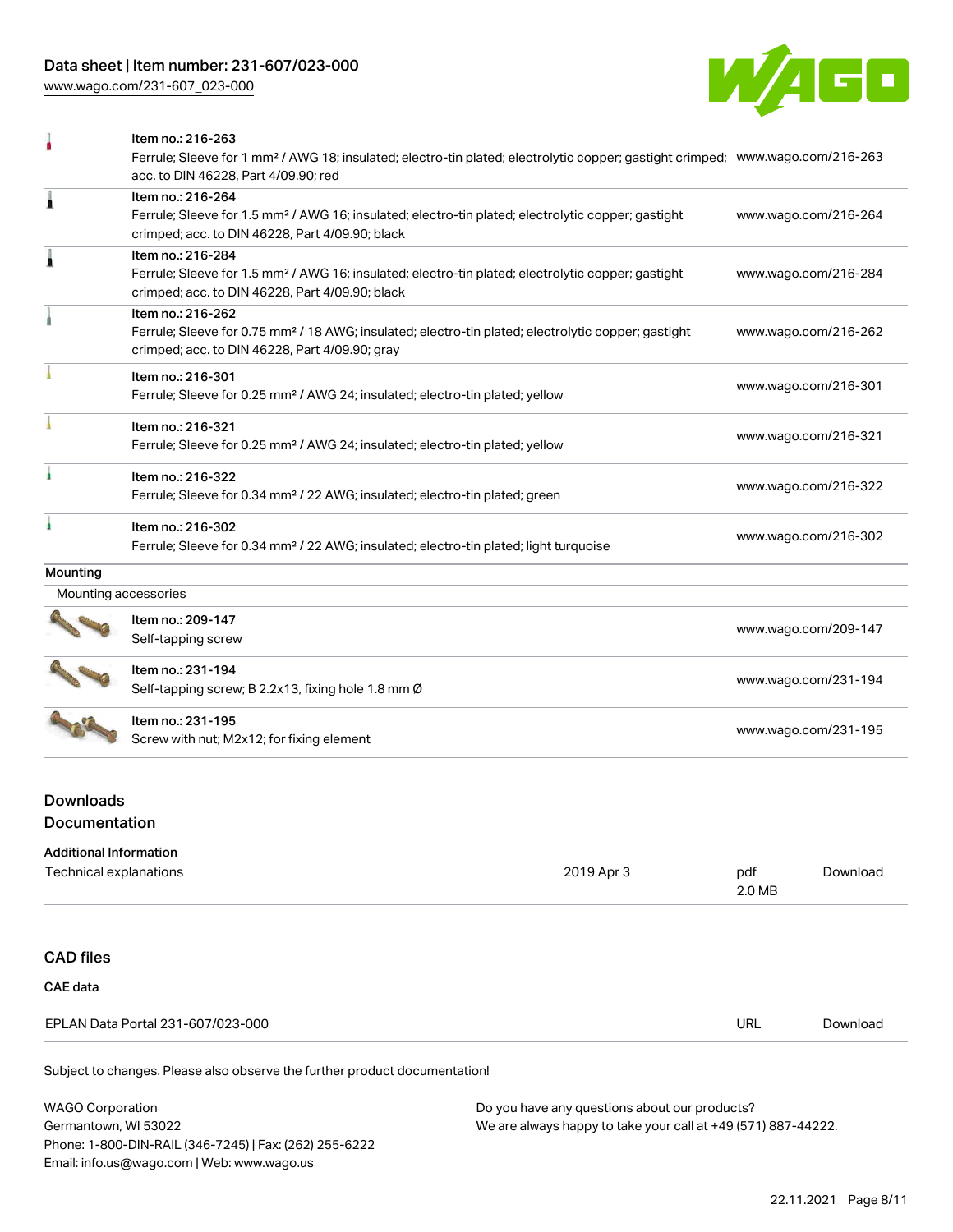

| EPLAN Data Portal 231-607/023-000                                                                                                                                      | <b>URL</b> | Download |
|------------------------------------------------------------------------------------------------------------------------------------------------------------------------|------------|----------|
| ZUKEN Portal 231-607/023-000                                                                                                                                           | <b>URL</b> | Download |
| <b>PCB Design</b>                                                                                                                                                      |            |          |
| Symbol and Footprint 231-607/023-000                                                                                                                                   | <b>URL</b> | Download |
| CAx data for your PCB design, consisting of "schematic symbols and PCB footprints",<br>allow easy integration of the WAGO component into your development environment. |            |          |
| <b>Supported formats:</b>                                                                                                                                              |            |          |
| ш<br>Accel EDA 14 & 15                                                                                                                                                 |            |          |
| п<br>Altium 6 to current version                                                                                                                                       |            |          |
| Ш<br>Cadence Allegro                                                                                                                                                   |            |          |
| ш<br>DesignSpark                                                                                                                                                       |            |          |
| Eagle Libraries                                                                                                                                                        |            |          |
| Ш<br>KiCad                                                                                                                                                             |            |          |
| ш<br><b>Mentor Graphics BoardStation</b>                                                                                                                               |            |          |
| П<br>Mentor Graphics Design Architect                                                                                                                                  |            |          |
| ш<br>Mentor Graphics Design Expedition 99 and 2000                                                                                                                     |            |          |
| ш<br>OrCAD 9.X PCB and Capture                                                                                                                                         |            |          |
| PADS PowerPCB 3, 3.5, 4.X, and 5.X                                                                                                                                     |            |          |
| ш<br>PADS PowerPCB and PowerLogic 3.0                                                                                                                                  |            |          |
| ш<br>PCAD 2000, 2001, 2002, 2004, and 2006                                                                                                                             |            |          |
| Pulsonix 8.5 or newer                                                                                                                                                  |            |          |
| <b>STL</b>                                                                                                                                                             |            |          |
| 3D STEP<br>ш                                                                                                                                                           |            |          |
| <b>TARGET 3001!</b>                                                                                                                                                    |            |          |
| ш<br>View Logic ViewDraw                                                                                                                                               |            |          |
| Quadcept                                                                                                                                                               |            |          |
| Zuken CadStar 3 and 4                                                                                                                                                  |            |          |
| Zuken CR-5000 and CR-8000                                                                                                                                              |            |          |
| PCB Component Libraries (EDA), PCB CAD Library Ultra Librarian                                                                                                         |            |          |
| CAD data                                                                                                                                                               |            |          |
| 2D/3D Models 231-607/023-000                                                                                                                                           | <b>URL</b> | Download |
|                                                                                                                                                                        |            |          |
| Subject to changes. Please also observe the further product documentation!                                                                                             |            |          |
|                                                                                                                                                                        |            |          |

WAGO Corporation Germantown, WI 53022 Phone: 1-800-DIN-RAIL (346-7245) | Fax: (262) 255-6222 Email: info.us@wago.com | Web: www.wago.us

Do you have any questions about our products? We are always happy to take your call at +49 (571) 887-44222.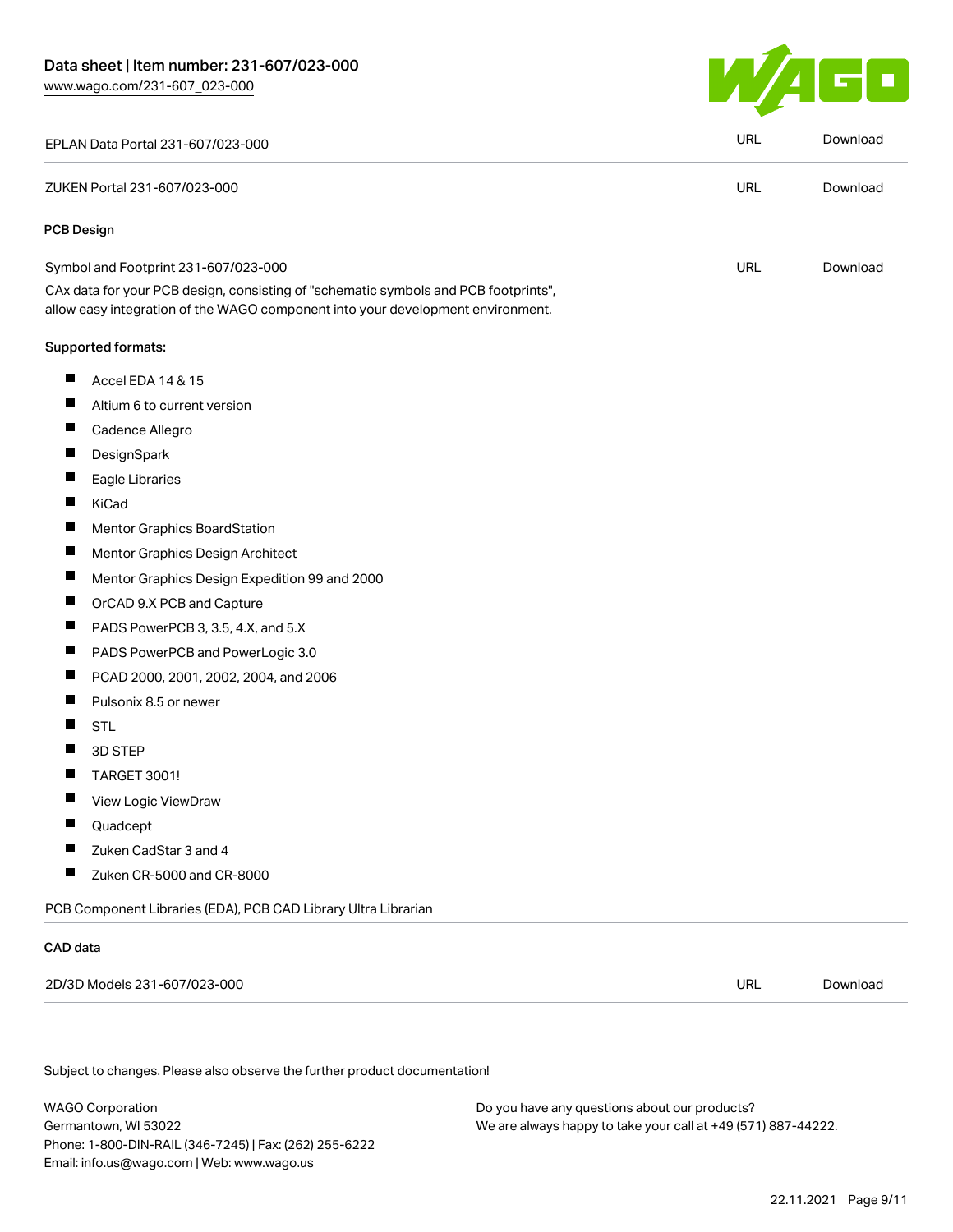# Environmental Product Compliance

Compliance Search

Environmental Product Compliance 231-607/023-000 PCB terminal block; 2.5 mm<sup>2</sup>; Pin spacing 5 mm; 7-pole; CAGE CLAMP®; clamping collar; 2,50 mm²; gray

#### Installation Notes



Feedthrough PCB terminal strips – frontentry conductor termination



Feedthrough PCB terminal strips can be used as front-panel feedthrough for external conductor termination.

Application

Subject to changes. Please also observe the further product documentation!

WAGO Corporation Germantown, WI 53022 Phone: 1-800-DIN-RAIL (346-7245) | Fax: (262) 255-6222 Email: info.us@wago.com | Web: www.wago.us

Do you have any questions about our products? We are always happy to take your call at +49 (571) 887-44222.



URL [Download](https://www.wago.com/global/d/ComplianceLinkMediaContainer_231-607_023-000)